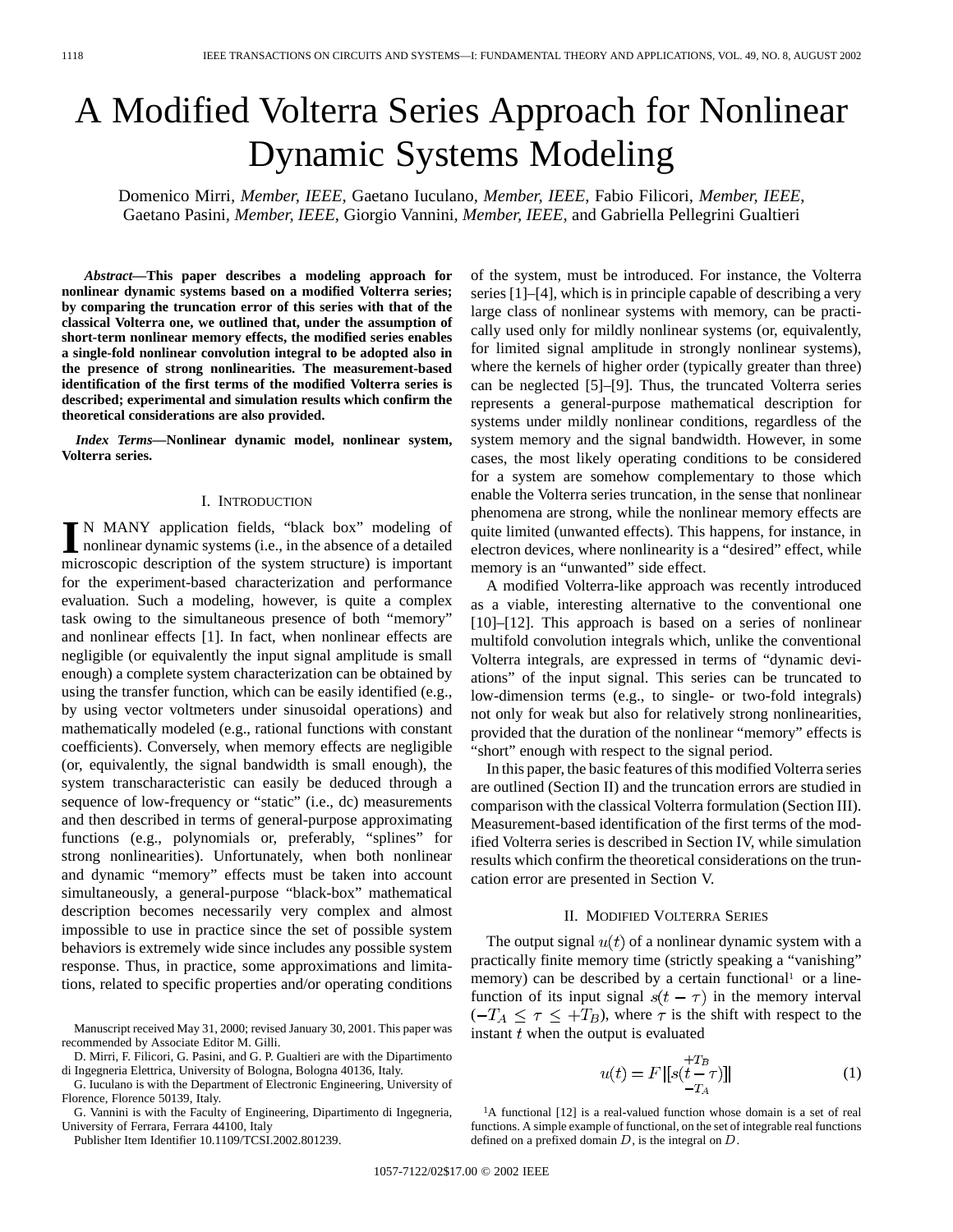where  $T_A$  is identically null in a nonanticipative system. To represent the functional, we use the original symbolism introduced by Volterra [13] and, coherently, we express the functional description of the output signal  $u(t)$  through "a series with memory" [3], [4], [12]

$$
u(t) = y_0 + \sum_{n=1}^{\infty} y_n(t)
$$
 (2)

where  $y_0$  is a constant independent of the input signal and

$$
y_n(t) = \int \cdots \cdots \int h_n(\tau_1, \tau_2, \dots, \tau_n) \prod_{i=1}^n [s(t - \tau_i) d\tau_i],
$$
  
with  $n \ge 1$  (3)

is the *n*th-dimensional Volterra term. Each term  $y_n(t)$  is therefore expressed by means of a multifold convolution integral over the finite memory interval. The weight  $h_n(\tau_1, \tau_2, \ldots, \tau_n)$  is the *th-order time-domain Volterra kernel of the system; each* kernel is bounded and a symmetrical function of its arguments. The set of kernels describes the dynamic characteristics of the nonlinear system. Equations (2) and (3) can be interpreted as an extension of the well-known linear convolution integral, which describes the time-domain response of a linear dynamic system  $(n = 1)$ , to the nonlinear operation  $(n > 1)$ .

By introducing the dynamic deviation  $e(t, \tau)$ 

$$
e(t, \tau) = s(t - \tau) - s(t) \tag{4}
$$

which represents the deviation of the signal  $s(t-\tau)$  with respect to  $s(t)$ , the output signal at the instant t can be expressed by

$$
u(t) = F[ [s(t) + e(t, \tau)]] .
$$
 (5)

Thus, the following dynamic-deviation-based Volterra series [9]–[11] can be introduced:

$$
u(t) = z_0(t) + \sum_{n=1}^{+\infty} z_n(t)
$$
 (6)

where  $z_0(t)$  is the system response when the dynamic deviations are identically null, i.e., it represents the response of the nonlinear dynamic system to a dc input equal to  $s(t)$  and is a purely algebraic function of  $s(t)$ 

$$
z_0(t) = f[s(t)] = F\left[\begin{matrix} +T_B\\ s(t) \end{matrix}\right].
$$
 (7)

The memory effects in (6) are accounted for by the sum of terms

$$
z_n(t) = \int \cdots \cdots \int g_n\{s(t), \tau_1, \ldots, \tau_n\} \prod_{i=1}^n [e(t, \tau_i) d\tau_i]
$$
  
with  $n \ge 1$  (8)

which represent the *th-dimensional modified Volterra terms* expressed as a multiple integral of the product of  $r$  dynamic deviations in the memory interval, evaluated with respect to  $n$  different shifts  $\tau_1, \ldots, \tau_n$  and weighted by the rth-order modified Volterra kernel  $g_r\{\cdot\}$ . Each kernel is generally a nonlinear function of the reference signal  $s(t)$ . It can be shown (see the Appendix) that each term of the modified series can be expressed as a function of the original Volterra kernels through the relationships (39) and (43). From these equations we deduce that the original Volterra series (2) is a particular case of the modified Volterra one (6) since it can be obtained from (6) by imposing  $s(t) = 0.$ 

From the previous considerations, it is clear that both the conventional Volterra series and the modified one have the same asymptotic convergence properties. However, when for practical reasons only a relatively small, finite number of terms must be considered, the basic properties of the two series are quite different. For instance, when both the series are truncated to the single-fold integral, the conventional Volterra model corresponds to a linear convolution (i.e., a purely linear dynamic system), while the modified one is capable of describing not only nonlinear systems without memory through the term  $z_0(t)$ , but also some nonlinear dynamic effects represented by the single-fold convolution integral. This happens since the kernels in the modified series are nonlinearly dependent on the instantaneous value of the input  $s(t)$ . Thus, an adequate comparison of the two series should be based on the study of the accuracy properties in the presence of quite a limited, practically usable, number of terms.

A qualitative comparison between the Volterra series and the modified one can be made by referring to the periodic signal  $s(t-\tau)$  reported in Fig. 1(a) as a function both of the time t and the shift  $\tau$ . The contributions of the successive products, which appear in (3), of the shifted signals of Fig. 1(a) may turn out to be quite large also in the presence of a short memory interval. Instead, the dynamic deviations  $e(t, \tau)$  can be small even in the presence of large values of the input signal, provided that the memory interval is sufficiently short [Fig. 1(b)]. Under these conditions, the contributions of the successive products in (8) become progressively less important. In other words, we can characterize the system with a small number of terms using the Volterra series only in the presence of a small amplitude signal, independently of the memory interval; instead, we can represent the output signal with a small number of terms using the modified Volterra series also in the presence of large amplitude signals if the memory interval is sufficiently short. In the next section, these considerations are mathematically outlined.

# III. TRUNCATION ERRORS OF THE VOLTERRA SERIES AND THE MODIFIED ONE

In the following, the convergence properties of the conventional Volterra series and the modified one will be studied and compared. In particular, as far as the conventional series is concerned (2) and (3), we can write

$$
u(t) = y_0 + \sum_{n=1}^{m} \int \cdots \cdots \int h_n(\tau_1, \tau_2, \dots, \tau_n)
$$

$$
\cdot \prod_{i=1}^{n} [s(t - \tau_i) d\tau_i] + \Delta_m \quad (9)
$$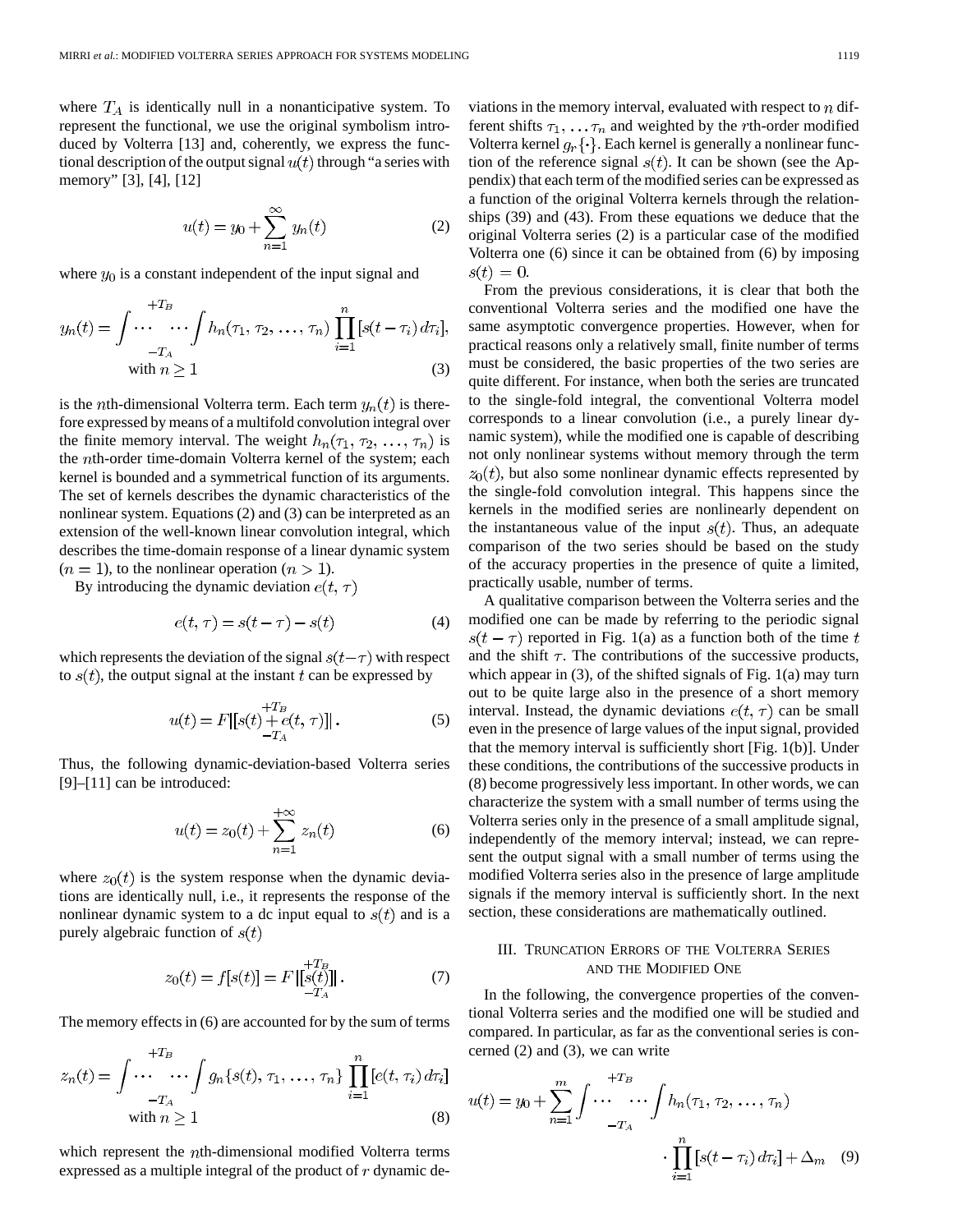

where  $\Delta_m$  is the remainder of the series truncated to the  $m$ th-order term

$$
\Delta_m = \sum_{n=m+1}^{\infty} \int \cdots \cdots \int h_n(\tau_1, \tau_2, \dots, \tau_n)
$$

$$
\cdot \prod_{i=1}^n [s(t-\tau_i) d\tau_i]. \quad (10)
$$

Moreover, taking into account well-known properties of the absolute values of sums and integrals, we have

$$
|\Delta_m| \leq \sum_{n=m+1}^{\infty} \int \cdots \cdots \int |h_n(\tau_1, \tau_2, \dots, \tau_n)|
$$

$$
\cdot \prod_{i=1}^n [|s(t-\tau_i)| d\tau_i] \quad (11)
$$

and, by indicating with  $S_{\text{max}_{\tau}}$  the maximum absolute amplitude of the input signal in the memory interval, i.e.,  $\max_{\tau} |s(t - \tau)|$  for  $-T_A \leq \tau \leq +T_B$ , we can write

$$
|\Delta_m| \leq \sum_{n=m+1}^{\infty} S^n_{\max_{\tau}} \int \cdots \cdots \int \left[ h_n(\tau_1, \tau_2, \dots, \tau_n) \right] \prod_{i=1}^n d\tau_i.
$$
\n(12)

We introduce now the positive parameter  $B_n$  defined as follows:

$$
(B_n)^{n-1} = \int \cdots \cdots \int |h_n(\tau_1, \tau_2, \dots, \tau_n)| \prod_{i=1}^n d\tau_i,
$$
  
for  $n > 1$ . (13)

This parameter is evaluated through the multiple integral of the absolute Volterra kernel of the same dimension  $n$  and represents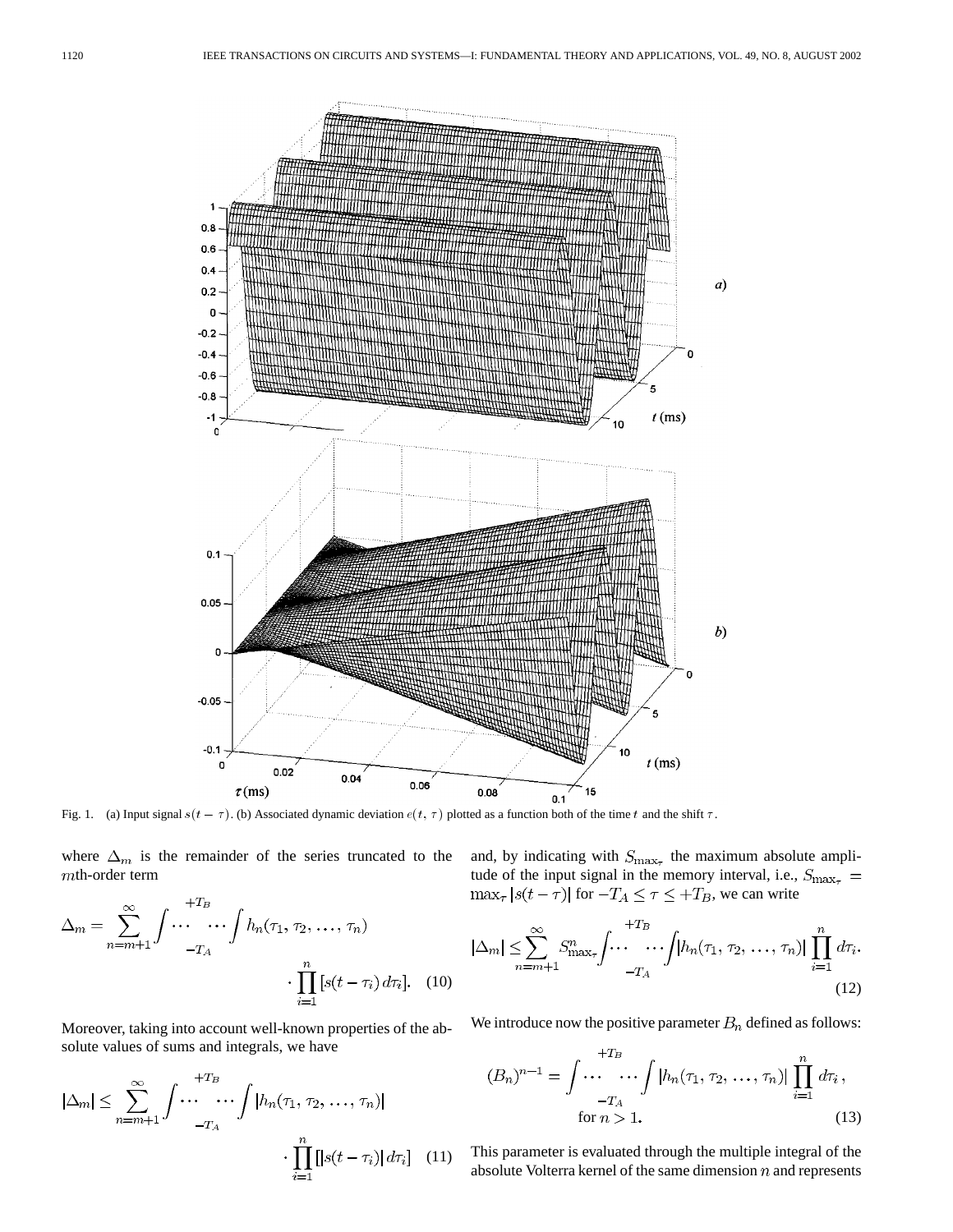an *equivalent amplitude* of the th-order nonlinear effects. If these equivalent amplitudes have an upper limit, we can introduce their maximum

$$
B_{\max} = \max_{n} [B_n]. \tag{14}
$$

By substituting (13) and (14) in (12), taking into account the properties of the geometric series under the hypothesis that  $S_{\text{max}_{\tau}} B_{\text{max}} < 1$ , we can write

$$
|\Delta_m| \le \sum_{n=m+1}^{\infty} S_{\text{max}_{\tau}}^n B_{\text{max}}^{n-1}
$$
  
= 
$$
\frac{1}{B_{\text{max}}} \sum_{n=m+1}^{\infty} (S_{\text{max}_{\tau}} B_{\text{max}})^n
$$
  
= 
$$
\frac{1}{B_{\text{max}}} \left[ \sum_{n=0}^{\infty} (S_{\text{max}_{\tau}} B_{\text{max}})^n - \sum_{n=0}^m (S_{\text{max}_{\tau}} B_{\text{max}})^n \right]
$$
  
= 
$$
\frac{S_{\text{max}_{\tau}}^{m+1} B_{\text{max}}^m}{1 - S_{\text{max}_{\tau}} B_{\text{max}}}. \qquad (15)
$$

Therefore, the superior limit of the absolute truncation error of the Volterra series, which becomes negligible when  $(S_{\text{max}_{\tau}}B_{\text{max}})^m \ll 1$ , depends on the joint contribution of the maximum equivalent amplitude  $B_{\text{max}}$  of the nonlinear effects of the system and the maximum amplitude  $S_{\text{max}_{\tau}}$  of the input signal. More precisely, (15) shows that, in order to keep the truncation error within sufficiently small values, for a given system characterized by a given value of  $B_{\text{max}}$ , it may be necessary to limit the maximum amplitude  $S_{\text{max}_{\tau}}$  of the input signal in the memory interval. In practical cases, the Volterra series must be truncated to the third- or fourth-order terms since it is very difficult to identify higher order terms [5]–[8]. Thus, (15) implies that, for accuracy reasons, the signal amplitude must be small enough to guarantee mildly nonlinear operation even when the input signal bandwidth is so small that the "memory effects" in the system are of a relatively short duration, or even negligible.

The truncation error properties of the modified series, instead, are quite different since the integral series expansion is expressed in terms of the dynamic deviations  $e(t, \tau) = s(t \tau$ ) –  $s(t)$  instead of simply  $s(t)$ . This leads to more complex kernels [as they are nonlinearly dependent on the present signal value  $s(t)$ ; however, this greatly increases the "descriptive capabilities" of the first terms of the modified series. In fact, the term  $z_0(t)$  in (6) clearly describes a nonlinear system without memory, while in the conventional Volterra series the corresponding term is not normally considered as it would simply be a constant [4]. Analogously, while the single-fold integral in the conventional Volterra series (3) simply describes a purely linear dynamic system, the corresponding one in (8) describes a nonlinear system with memory through a linear convolution nonlinearly controlled by  $s(t)$ . Thus, the modified Volterra series truncated to the single-fold integral term can be used for the modeling of some types of nonlinear dynamic systems. More precisely, as will be shown in the following and in accord to the examples provided in Section V, the modified series can be truncated to  $n=1$  when dealing with nonlinear systems whose operating conditions satisfy a "short term" memory constraint. In such cases, kernel identification becomes quite easy, since it can be carried out directly on the basis of conventional dc measurements and small-signal bias-dependent ac parameters (Section IV).

In order to evaluate the truncation error of the modified Volterra series, (6) can be conveniently rewritten, by taking into account (8), in this form

$$
u(t) = z_0(t) + \int_{-T_A}^{+T_B} g_1\{s(t), \tau_1\} e(t, \tau_1) d\tau_1 + \Delta \quad (16)
$$

where  $\Delta$  is the remainder of the series truncated to the singledimensional term, that is

$$
\Delta = \sum_{n=2}^{+\infty} \int \cdots \cdots \int g_n \{s(t), \tau_1 \cdots \tau_n\} \prod_{i=1}^n e(t, \tau_i) d\tau_i.
$$
\n(17)

We can quite reasonably assume that  $s(t - \tau)$  is differentiable with respect to  $\tau$  in the memory interval; this is true for finite bandwidth signals (for example this excludes strictly "ideal" square or triangular waveforms but includes the corresponding "real" ones). By expressing the dynamic deviations in the Lagrange form, we can rewrite (4) as

$$
e(t, \tau_i) = s(t - \tau_i) - s(t) = -\tau_i \left[ \frac{ds(t - \tau)}{d\tau} \right]_{\tau = \vartheta \tau_i}
$$
 (18)

with  $0 < \vartheta < 1$ . By substituting into (17) we obtain

$$
\Delta = \sum_{n=2}^{+\infty} (-1)^n \int \cdots \cdots \int g_n \{s(t), \tau_1 \cdots \tau_n\}
$$

$$
\cdot \prod_{i=1}^n \tau_i \left[ \frac{ds(t-\tau)}{d\tau} \right]_{\tau=\vartheta \tau_i} d\tau_i. \quad (19)
$$

For well-known properties of the absolute values of sums and integrals, we have

$$
|\Delta| \leq \sum_{n=2}^{+\infty} \left| \int \cdots \cdots \int g_n \{s(t), \tau_1 \cdots \tau_n\} \prod_{i=1}^n \tau_i \right|
$$

$$
\cdot \left[ \frac{ds(t-\tau)}{d\tau} \right]_{\tau = \vartheta \tau_i} d\tau_i
$$

$$
\leq \sum_{n=2}^{+\infty} \int \cdots \cdots \int \left| g_n \{s(t), \tau_1 \cdots \tau_n\} \prod_{i=1}^n \tau_i \right|
$$

$$
\cdot \left| \prod_{i=1}^n \left[ \frac{ds(t-\tau)}{d\tau} \right]_{\tau = \vartheta \tau_i} \right| \prod_{i=1}^n d\tau_i. \tag{20}
$$

By introducing the maximum of the signal derivative within the memory time interval  $(+T_B, -T_A)$ 

$$
\left| \frac{ds(t-\tau)}{d\tau} \right|_{\max_{\tau}} = \max_{\tau} \left[ \left| \frac{ds(t-\tau)}{d\tau} \right|_{\tau = \vartheta \tau_i} \right] \tag{21}
$$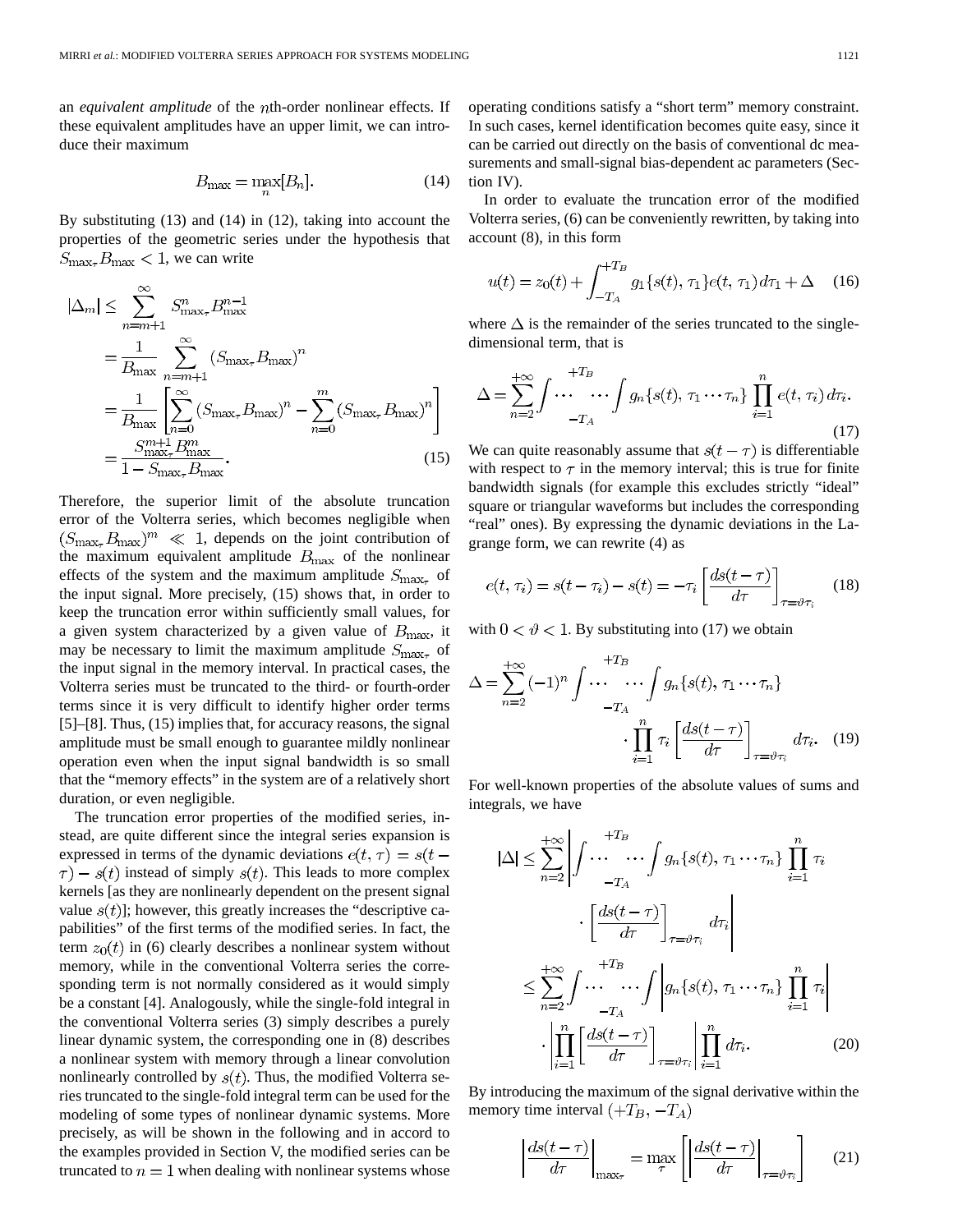(20) can be rewritten as follows:

$$
|\Delta| \leq \sum_{n=2}^{+\infty} \int \cdots \cdots \int \left| g_n\{s(t), \tau_1 \cdots \tau_n\} \prod_{i=1}^n \tau_i \right|
$$

$$
\cdot \left( \left| \frac{ds(t-\tau)}{d\tau} \right|_{\max_{\tau}} \right)^n \prod_{i=1}^n d\tau_i
$$

$$
= \sum_{n=2}^{+\infty} \left( \left| \frac{ds(t-\tau)}{d\tau} \right|_{\max_{\tau}} \right)^n \int \cdots \cdots \int
$$

$$
\cdot \left| g_n\{s(t), \tau_1 \cdots \tau_n\} \right| \prod_{i=1}^n |\tau_i| \prod_{i=1}^n d\tau_i. \tag{22}
$$

As far as the nonlinear dynamic characteristics of the system are concerned, we can define the parameters  $T_n\{\cdot\}$  and  $C_n\{\cdot\}$ . The first one, which has the physical dimension of time, is defined as follows:

$$
(T_n\{s(t)\})^n
$$
  
= 
$$
\frac{\int \cdots \cdots \int \left|g_n\{s(t), \tau_1, \ldots, \tau_n\}\prod_{i=1}^n \tau_i\right| \prod_{i=1}^n d\tau_i}{\int \cdots \cdots \int \left|g_n\{s(t), \tau_1, \ldots, \tau_n\}\right| \prod_{i=1}^n d\tau_i}
$$
 (23)

and can be interpreted as an equivalent time-duration of the  $nth$ -dimensional kernel. The second parameter is positive and defined as follows:

$$
(C_n\{s(t)\})^{n-1} = \int \cdots \cdots \int |g_n\{s(t), \tau_1, \dots, \tau_n\}| \prod_{i=1}^n d\tau_i,
$$
  
with  $n > 1$ . (24)

It takes into account the equivalent amplitude of the purely dynamic nonlinear effects of order  $n$  through the multiple integral of the absolute kernel of the same dimension. By recalling (13) and (43), we can deduce that, for  $s = 0$ , the term  $C_n\{0\}$  of the modified series coincides with the corresponding term  $B_n$  of the conventional one.

By considering (23) and (24), the upper bound on the truncation error defined by (22) can be rewritten as follows:

$$
|\Delta| \le \sum_{n=2}^{+\infty} \left( \left| \frac{ds(t-\tau)}{d\tau} \right|_{\max_{\tau}} T_n\{s(t)\} \right)^n (C_n\{s(t)\})^{n-1}.
$$
\n(25)

Under the hypothesis that both the parameters  $T_n\{\cdot\}$  and  $C_n\{\cdot\}$ have an upper limit

$$
T_{\max} = \max_{\substack{n \geq 2 \\ s(t)}} [T_n\{s(t)\}] \qquad C_{\max} = \max_{\substack{n \geq 2 \\ s(t)}} [C_n\{s(t)\}] \quad (26)
$$

where  $T_{\text{max}}$  is the maximum equivalent memory time-duration of the purely dynamic nonlinear effects associated to the remainder of the series and  $C_{\text{max}}$  the corresponding maximum equivalent amplitude, (25) becomes

$$
|\Delta| \le \sum_{n=2}^{+\infty} \frac{\left( \left| \frac{ds(t-\tau)}{d\tau} \right|_{\max_{\tau}} T_{\max} C_{\max} \right)^n}{C_{\max}}.
$$
 (27)

In order to emphasize the relationship between signal amplitude, frequency,<sup>2</sup> shape, and the corresponding truncation error, the positive adimensional peak-derivative shape-factor  $\rho_f$  is introduced

$$
\rho_f = \frac{\left| \frac{ds(t-\tau)}{d\tau} \right|_{\text{max}_{\tau}}}{f_1 S_{PP}} \tag{28}
$$

where  $S_{PP}$  and  $f_1$  represent the peak-to-peak amplitude of the signal and its fundamental frequency, respectively. By substituting into (27), we obtain

$$
|\Delta| \le \sum_{n=2}^{+\infty} \frac{(\rho_f f_1 S_{PP} T_{\text{max}} C_{\text{max}})^n}{C_{\text{max}}}.
$$
 (29)

By indicating with  $b$  the following quantity:

$$
b = \rho_f f_1 T_{\text{max}} S_{PP} C_{\text{max}} \tag{30}
$$

taking into account the properties of the geometric progressions and assuming<sup>3</sup>  $0 < b < 1$ , we obtain the final relationship

$$
|\Delta| \leq \frac{1}{C_{\text{max}}} \left[ \sum_{n=0}^{+\infty} b^n - b - 1 \right]
$$
  
= 
$$
\frac{1}{C_{\text{max}}} \left[ \frac{1}{1 - b} - (1 + b) \right]
$$
  
= 
$$
\frac{(\rho_f f_1 T_{\text{max}} S_{PP})^2 C_{\text{max}}}{1 - \rho_f f_1 T_{\text{max}} S_{PP} C_{\text{max}}}.
$$
 (31)

Therefore, the truncation properties of the dynamic-deviationbased series depend basically on the product of the maximum equivalent amplitude  $C_{\text{max}}$  of the nonlinear purely dynamic effects and the quantity  $\rho_f f_1 T_{\text{max}} S_{PP}$ . It is important to point out that in this case the upper limit of the truncation error depends, for a given signal shape (i.e., for a given  $\rho_f$ ), not only on the maximum peak-to-peak signal amplitude  $S_{PP}$  and on the maximum equivalent amplitude  $C_{\text{max}}$  of the purely dynamic nonlinear effects, but also on the product between the correspondent maximum equivalent time-duration  $T_{\text{max}}$  of the nonlinear effects in the system and the input signal frequency  $f_1$ . Therefore, this series can be truncated to the one-dimensional kernel even in the presence of strong nonlinear effects provided that the product  $f_1 T_{\text{max}}$  is small enough for a given shape-factor  $\rho_f$ . In particular, it should be emphasized that, in the dynamic-deviation-based Volterra series, the truncation error depends, for a given system, not only on the amplitude of the applied signal, as in the conventional Volterra description, but on a trade off between its peak-to-peak value and fundamental frequency for a

<sup>&</sup>lt;sup>2</sup>For simplicity, a periodic signal  $s(t)$  with fundamental frequency  $f_1$  is considered in the following.

<sup>&</sup>lt;sup>3</sup>The condition  $0 < b < 1$  is necessary for the convergence of the modified Volterra series.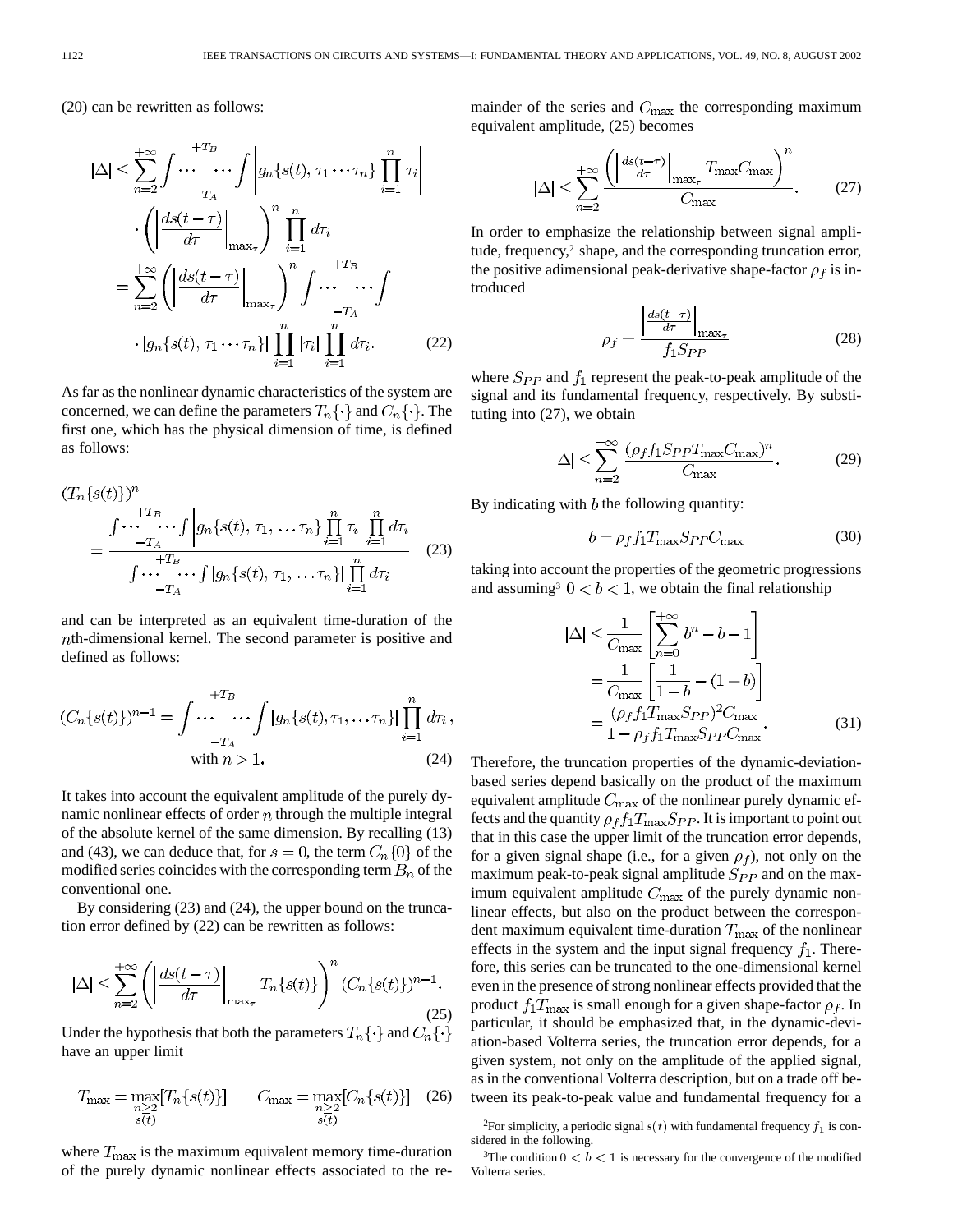

Fig. 2. Qualitative description of the region of validity of the Volterra series and the modified one truncated to the first terms.

given "shape" (or equivalently its bandwidth). The upper limit of the truncation error in the Volterra series is instead dependent only on the signal amplitude and, unfortunately, is not necessarily small in the presence of low-bandwidth signals.

The different behavior of the two series when only a limited number of terms is used can be qualitatively described by Fig. 2, where the regions of validity<sup>4</sup> of both the truncated Volterra series and the truncated modified one are schematically represented in the space of the signal amplitude  $S$  and its fundamental frequency  $f_1$ . In particular, the area below the line  $S = S''$  symbolically represents the validity region of the truncated conventional Volterra series since, according to (15), in order to guarantee, for a given system (i.e., given  $B_{\text{max}}$ ), a given upper limit on the truncation error  $\Delta_m$ , an upper limit on the signal amplitude  $S_{\text{max}} \leq S''$  must be imposed. In particular, for  $m = 1$  the conventional Volterra series simply becomes a single-fold linear convolution, which can only be used under the so called "small signal" operating conditions (see the area below the line  $S =$  $S'$ ). Instead, the validity region for the modified Volterra series with  $m = 1$  is symbolically represented by the "hyperbolic" region below the solid line in Fig. 2. In fact, for a given system (i.e., given  $T_{\text{max}}$  and  $C_{\text{max}}$ ), for a constant shape factor  $\rho_f$  of the signal and by reasonably assuming  $b < 1$ , (31) can be approximated by  $|\Delta| \leq k(f_1 S_{PP})^2$  (where k is a constant), which shows that the constant truncation error locii have an upper limit defined by a hyperbolic function in the  $S_{PP}/f_1$  space. In particular, for  $m = 0$  the modified Volterra series becomes a purely "static" nonlinear transcharacteristic  $z_0(t)$ , whose validity is clearly limited to low-frequency operations (area limited by the line  $f_1 = f'_1$  in Fig. 2). Clearly, the conventional Volterra series is preferable for mildly nonlinear systems with strong memory effects (i.e., relatively high operating frequencies). The modified series, instead, is usable also in strongly nonlinear operation provided that memory effects in the system

4That is, the regions where the truncation error is within a given limit.

are relatively short with respect to the signal frequency (i.e., small  $T_{\text{max}} f_1$  product). This condition is satisfied, for instance, in electron devices described in a voltage-controlled form (possibly after parasitic de-embedding5 ), or in S/H-ADC devices (eventually after suitable modifications in the system description) [14]. In such cases, the modified Volterra series can be truncated [see (16)] to the first convolution integral. Moreover, (16) shows an interesting analogy with the small-signal description of a system. In fact, the short-term memory concept (i.e., small dynamic deviations) enables the description in terms of a single convolution integral with respect to the dynamic deviations to be adopted even under large signals. Likewise, the small-signal hypothesis allows for the description in terms of a convolution integral with respect to the small signals applied.

# IV. MEASUREMENT-BASED IDENTIFICATION OF THE TRUNCATED MODIFIED VOLTERRA SERIES

The identification of the modified Volterra series truncated to the first terms (16)

$$
u(t) \approx z_0(t) + z_1(t)
$$
  
=  $z_0(t) + \int_{-T_A}^{+T_B} g_1\{s(t), \tau_1\}[s(t - \tau_1) - s(t)] d\tau_1$  (32)

can easily be carried-out by means of frequency-domain measurements. To this end, we consider a discrete spectrum signal  $s(t)$ , described by the generalized Fourier series

$$
s(t) = \sum_{q=-N}^{+N} S_q e^{j2\pi f_q t}
$$
 (33)

where  $S_{-q} = S_q^*$ ,  $f_{-q} = -f_q$  and  $f_0 = 0$ ; by introducing the Fourier transform  $G_1\{s(t), f\}$  of the first-order kernel  $g_1\{s(t), \tau_1\}$  for a system with limited memory duration  $T_a$ 

$$
G_1\{s(t), f\} = \int_{-T_A}^{+T_B} g_1\{s(t), \tau_1\} e^{-j2\pi f \tau_1} d\tau_1 \qquad (34)
$$

the term  $z_1(t)$  can be expressed as follows:

$$
z_1(t) = \sum_{q=-N}^{+N} S_q e^{j2\pi f_q t} \left[ \int_{-T_A}^{+T_B} g_1\{s(t), \tau_1\} e^{-j2\pi f_q \tau_1} d\tau_1 - \int_{-T_A}^{+T_B} g_1\{s(t), \tau_1\} d\tau_1 \right]
$$

$$
= \sum_{\substack{q=-N\\q \neq 0}}^{+N} D\{s(t), f_q\} S_q e^{j2\pi f_q t} \qquad (35)
$$

where

$$
D\{s(t), f\} = G_1\{s(t), f\} - G_1\{s(t), 0\}
$$
 (36)

5"Intrinsic" electron devices (i.e., devices not affected by relevant parasitic effects) are characterized by very short memory effects. This is justified both by experimental and simulated results [10], [11], [16] and is coherent with the description of device behavior in terms of quasistatic voltage-controlled charges.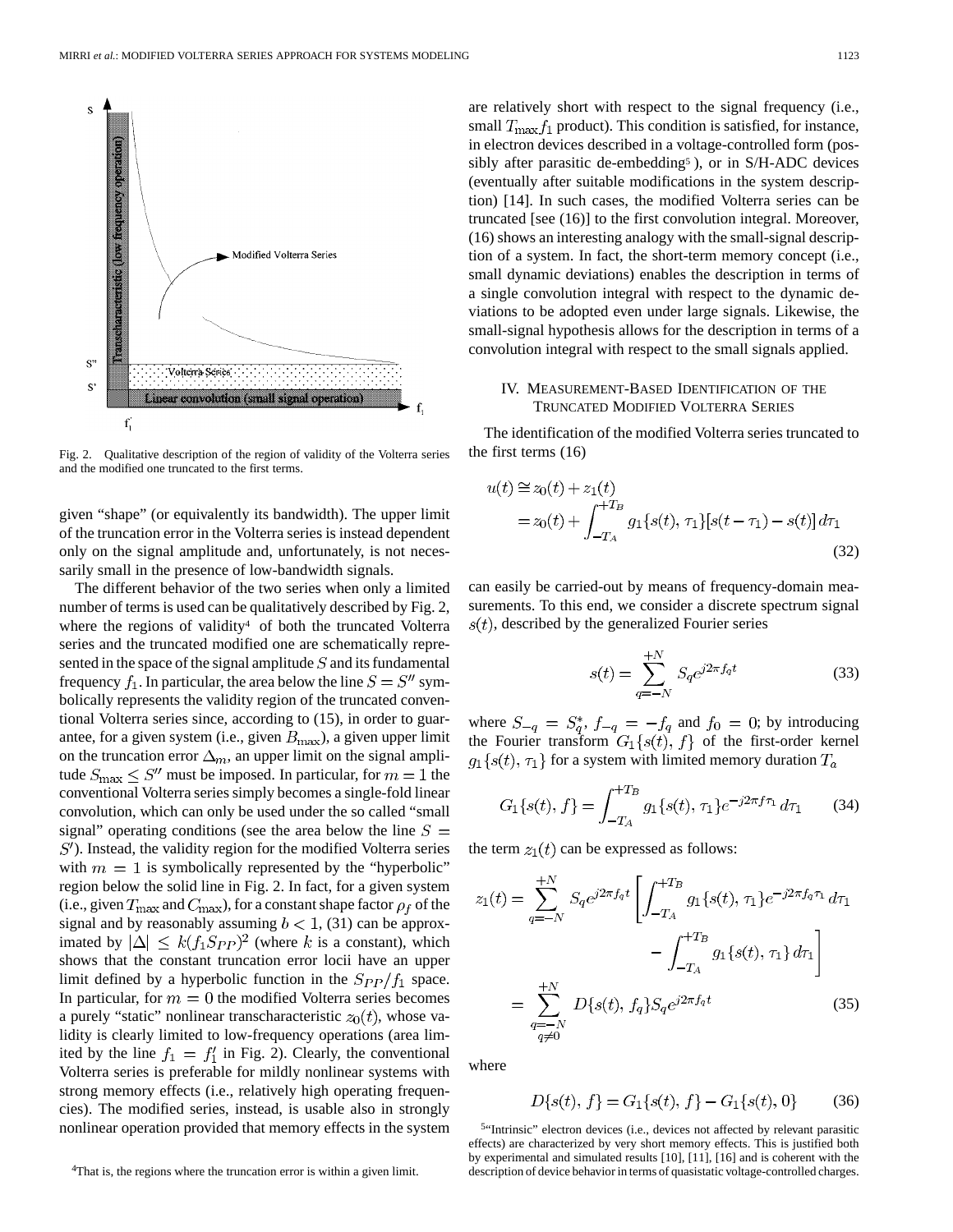with  $D\{s(t), -f\} = D^*\{s(t), f\}$  and  $D\{s(t), 0\} = 0$ . Therefore, the truncated modified Volterra series of (32) can be expressed [14] in the form (7)

$$
u(t) \cong f[s(t)] + \sum_{q=-N}^{+N} D\{s(t), f_q\} S_q e^{j2\pi f_q t}.
$$
 (37)

The quantity  $D\{\cdot\}$  represents a nonlinear purely dynamic function which weights the contribution to the output of each spectral component of the input signal and depends both on the instantaneous value and frequency of the input signal. Equation (37) is another, more convenient, way of representing the proposed nonlinear dynamic model defined by (6)–(8), when the integral series is truncated to the first, single-fold integral. Moreover, (37) provides a straightforward way of computing the system output to any input signal  $s(t)$ , defined by a given set of discrete spectral components  $S_q$ , once the algebraic function  $f[s(t)]$  and the nonlinearly controlled transfer function  $G_1\{s(t), f\}$  have been measured for any frequency f and any input signal value  $s$  over the region of possible operating conditions of the system to be modeled. To this end, a suitable identification experimental procedure, based on bias-dependent small-signal measurements, can be defined by using (37). In fact, by considering an input test signal made up of a dc bias component  $S_0$  and a superimposed small sinusoidal signal with amplitude  $S_1$  and frequency  $f_r = -f_{-r}$ , by expanding (37) in the Taylor series with respect to the variable  $s = s(t)$  around  $S_0$  and by assuming the system to be linear with respect to the sinusoidal component, we can write [14]

$$
u(t) \approx f(S_0) + \sum_{r=-1, +1} \left[ \left( \frac{dz_0(s)}{ds} \right)_{s=S_0} + D\{S_0, f_r\} \right]
$$
  

$$
-S_r e^{j2\pi f_r t}
$$
  

$$
= f(S_0) + \sum_{r=-1, +1} A\{S_0, f_r\} S_r e^{j2\pi f_r t}.
$$
 (38)

Since, according to (36),  $D\{S_0, 0\} = 0$ , (38) shows that the nonlinear algebraic function  $f(S_0)$  can be directly measured by pure dc measurements [i.e.,  $s(t) = S_0$ ] of the static transcharacteristic of the system. Instead, the frequency and signal dependent complex function  $D$ , which characterizes the nonlinear dynamics of the system, can be completely characterized by measuring, with a vector voltmeter, the bias-dependent small-signal transfer function  $A\{S_0, f_r\}$ . In fact, according to (38), the complex function  $D\{s, f\}$  can be directly computed, for any value  $s = S_0$  and  $f = f_r$ , as

$$
D\{S_0, f_r\} = A\{S_0, f_r\} - \left(\frac{dz_0(s)}{ds}\right)_{s=S_0}
$$
  
=  $A\{S_0, f_r\} - A\{S_0, 0\}$  (39)

where  $A\{S_0, 0\} = (dz_0(s)/ds)_{s=S_0}$  clearly represents the low-frequency small-signal transfer function of the system at the bias point  $S_0$ . Thus, on the basis of conventional measurements of the bias-dependent small-signal transfer function  $A\{S_0, f\}$ , the nonlinearly controlled purely dynamic transfer function  $D\{S_0, f\}$  can be easily deduced from a sufficiently large discrete set of bias and frequency values in order to obtain, through a suitable interpolation procedure, the nonlinear purely dynamic transfer function  $D\{s(t), f\}$ .

The nonlinear dynamic model defined by (37) can be easily implemented in conventional simulation tools. In fact, (37), when the system output  $u(t)$  is directly expressed in terms of both time-domain values and spectral components  $S_q$  of the input signal can be directly embedded within harmonic-balance circuit analysis algorithms (this was done in order to obtain the simulated results described in Section V). However, this is not always possible, since the source code of commercial circuit or systems simulators is normally not accessible to the user. In such cases, nonlinear model (37) or (32) must be somehow approximated with negligible loss of accuracy, in order to allow for model implementation through the typical user tools available in the input interfaces of commercial simulation packages.

For instance, the convolution integral in (32) can be discretized, so that the nonlinear model can be described in terms of elementary delay operators and nonlinear memoryless elements. This approach was adopted for implementing the nonlinear dynamic model of a S/H-ADC device [17].

## V. SIMULATED RESULTS

According to the considerations made in the previous section, the identification of the nonlinear model defined by (37) is relatively easy as it can be carried out on the basis of conventional dc and bias-dependent small-signal ac measurements. The model can be used to predict the large-signal dynamic system response provided that the "short memory" condition, which guarantees a sufficiently small truncation error, is verified. Relatively short duration of nonlinear memory phenomena is commonly encountered in devices whose response must be necessarily "fast," as happens for instance in sample-hold devices or electron devices when described in a voltage controlled form.6 Thus, the accuracy of the nonlinear dynamic model in (37) [11, nonlinear integral model, (NIM )]) obtained by truncating the modified Volterra series to the first term has been experimentally verified for field-effect transistors operating at microwave frequencies under strongly nonlinear operation [10], [16]–[18]. The extension of the model in (37) to the case of two-port electron devices is straightforward since it is sufficient to consider (37) as a matrix description where  $u(t)$  and  $s(t)$  are the vectors of port currents and voltages, and  $z_0\{\cdot\}, H\{\cdot\}$  suitable 2  $\times$  2 matrices.

The NIM was identified through the procedure described in Section IV, i.e., by means of conventional measurements (dc characteristic and frequency-bias dependent small-signal ac parameters), and implemented in a harmonic-balance (HB) program for circuit analysis. As an example, Fig. 3 shows the excellent agreement between the measured output power spectrum and the performance predicted by the NIM for an Alcatel-Telettra  $0.6 \times 600 \ \mu m$  GaAs MESFET 50  $\Omega$  amplifier with sinusoidal source at 5 GHz.

<sup>6</sup>In fact, in "quasistatic charge-controlled" models, charges stored within the intrinsic device are normally considered as instantaneous, "memoryless" functions of the voltage applied.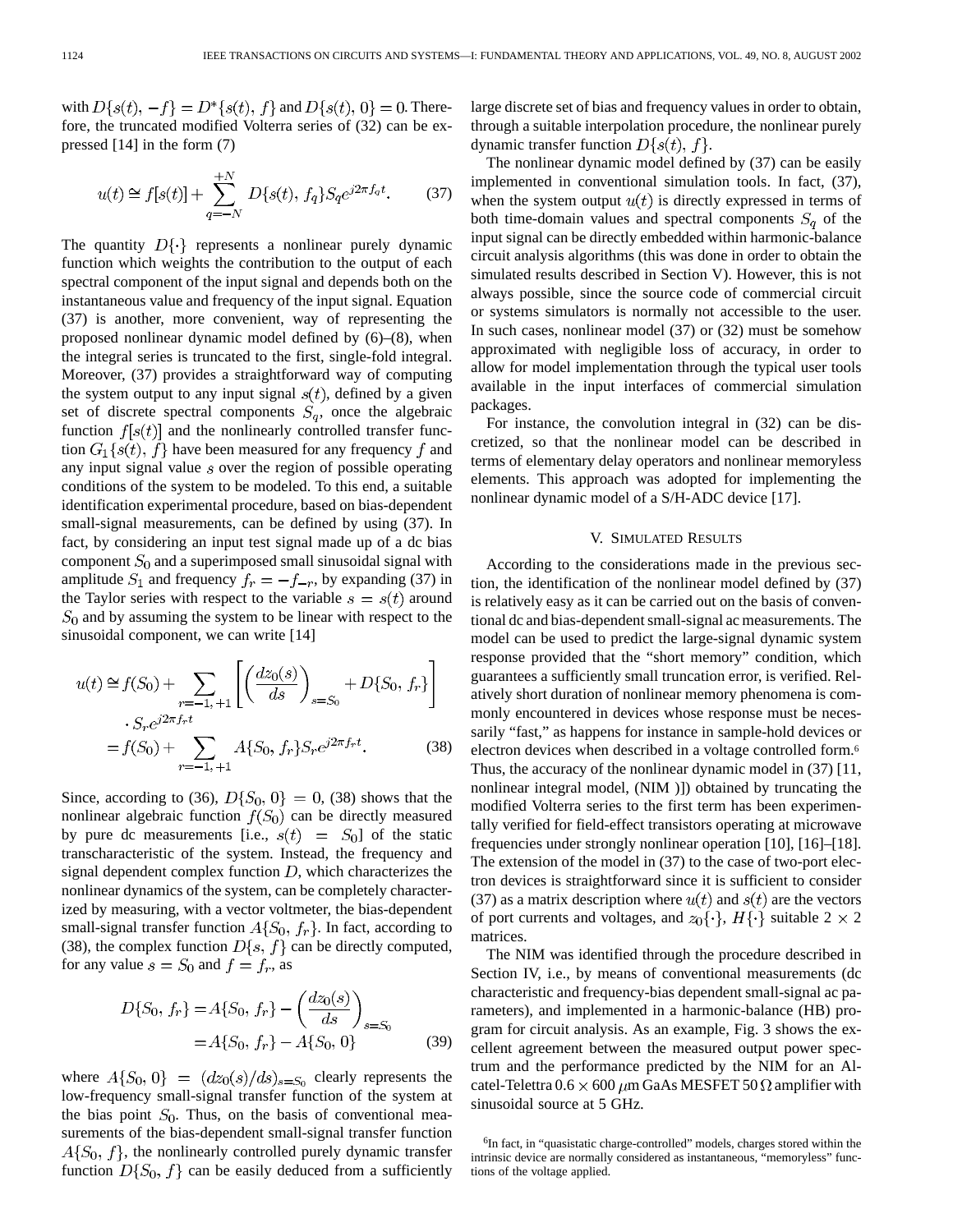

spectrum for a 600  $\times$  0.6  $\mu$ m GaAs MESFET versus input power at  $f_0 = 5$  GHz.



Fig. 4. Flow-chart of the simulation procedures adopted to practically validate the properties of the dynamic-deviation-based Volterra series.

In order to provide a "practical" confirmation of the relevant properties of the dynamic-deviation-based series in terms of the upper limit of the truncation error (31), the following simulated experiment, described by the flow-chart in Fig. 4, has been carried out. A highly accurate two-dimensional (2-D) drift-diffusion simulator was adopted to identify the NIM for a  $0.5-\mu m$ field-effect transistor. As described in [10], [15], and [16], dc characteristics and frequency-bias dependent small-signal ac parameters were accurately computed on a suitable grid of bias conditions and in the chosen frequency range. The identified model was used, in the framework of a microwave circuit analysis program based on HB techniques, to predict the nonlinear dynamic performance of a common-source,  $50-\Omega$  loaded, microwave amplifier driven under strongly nonlinear operation by a large-signal sinusoidal source. The results were compared with the performance predicted for the same amplifier by means of the 2-D drift-diffusion simulator.7 In particular, Fig. 5 shows the constant error loci, associated to maximum discrepancies of 2% and 5% between the instantaneous values of the drain



Fig. 5. Constant error loci corresponding to maximum discrepancies between the instantaneous values of the drain currents predicted by the NIM and 2-D drift-diffusion simulations, for a common-source, FET large-signal amplifier.

currents computed by means of the 2-D and HB simulations, plotted as functions of the peak-to-peak gate-to-source voltage  $V_{PP}$  and the source frequency. It must be said that the simulations in Fig. 5 correspond to relatively strong nonlinear operation since the associated gain compression (which is conventionally adopted as a measure of the level of nonlinearity) goes from a minimum of 2 dB at 20 GHz to a maximum of 7 dB at 2 GHz. The errors loci in Fig. 5 are clearly in accordance with the upper absolute limit defined by  $(31)$  and shown in Fig. 2. In particular, Fig. 5 points out that the accuracy of the NIM, as predicted by (37), is mainly dependent on a trade off between the peak-to-peak voltage (i.e.,  $V_{PP}$ ) and the operating frequency (i.e.,  $f_1$ ). In other words, the same level of accuracy can be obtained at higher frequencies if the  $V_{PP}$  value of the input voltage (i.e., the level of nonlinearity) is reduced. It can be observed that the constant truncation-error loci associated, for a given system, to the Volterra series would be represented by horizontal lines in the  $V_{PP}/f_1$  space since the convergence properties of the Volterra series depend only on the input signal amplitude (see Fig. 2).

## VI. CONCLUSIONS

A mathematical approach for the measurement-based modeling of nonlinear dynamic systems having relatively short nonlinear memory effects has been described. It has been derived by truncation of a suitably modified Volterra series expansion obtained by introducing the dynamic deviations of the input signal with respect to its past values. In particular, it has been shown that, unlike the Volterra series, the truncation error can be negligible, even for strongly nonlinear operation, provided that the "short" term nonlinear memory condition is satisfied or, more precisely, an upper limit is imposed on the amplitude-frequency product which characterizes a given input signal. Under this hypothesis model-identification can be easily carried out in the frequency domain on the basis of small signal bias-dependent conventional measurements. The validity of this approach has been preliminary tested in the nonlinear modeling of field-effect transistors both through direct measurements and comparison with

<sup>7</sup>The strong difference between the two kinds of simulators should be outlined: the first one is based on the highly accurate numerical solution of the physics-based Poisson's and continuity semiconductor equations, and the second one based on the approximated mathematical black-box model described by (37).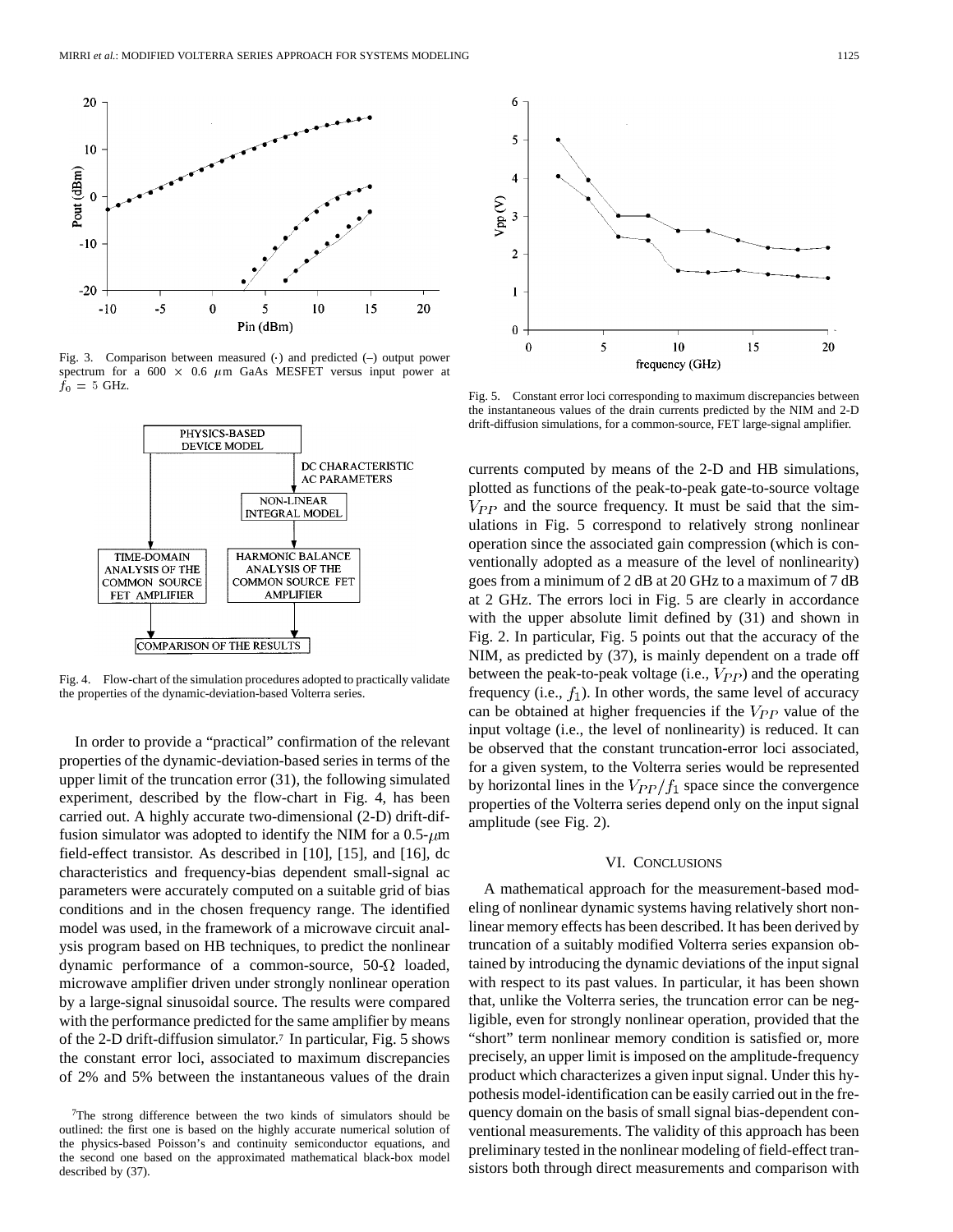the results of 2-D numerical device simulations based on accurate physics models. Good agreement was found in all cases with the performance predicted by the mathematical model proposed.

### **APPENDIX**

By introducing in (3) the dynamic deviation  $e(t, \tau)$  (4) and developing the products, the *n*th-order functional of the Volterra series can be written in the following form [11]:

$$
y_n(t) = \int \cdots \cdots \int h_n(\tau_1, \tau_2, \dots, \tau_n)
$$
  
\n
$$
\cdot \prod_{i=1}^{n} [e(t, \tau_i) + s(t)] \prod_{i=1}^{n} d\tau_i
$$
  
\n
$$
= s^n(t) \int \cdots \cdots \int h_n(\tau_1, \tau_2, \dots, \tau_n) \prod_{i=1}^{n} d\tau_i
$$
  
\n
$$
+ \sum_{r=1}^{n} s^{n-r}(t) {n \choose r} \int \cdots \cdots \int_{-T_A}^{+T_B} + \sum_{r=1}^{n} s^{n-r}(t) {n \choose r} \prod_{i=1}^{r} e(t, \tau_i) \prod_{i=1}^{n} d\tau_i.
$$
 (40)

By substituting (40) in (2) we can write

$$
u(t) = z_0(t) + \sum_{n=1}^{+\infty} \sum_{r=1}^{n} s^{n-r}(t) {n \choose r} \int \cdots \cdots \int
$$
  
 
$$
h_n(\tau_1, \tau_2, \dots, \tau_n) \prod_{i=1}^{r} e(t, \tau_i) \prod_{i=1}^{n} d\tau_i \quad (41)
$$

where

$$
z_0(t) = y_0 + \sum_{n=1}^{+\infty} s^n(t) \int \cdots \cdots \int h_n
$$
  
-T<sub>A</sub>  
• (T<sub>1</sub>, T<sub>2</sub>, ..., T<sub>n</sub>)  $\prod_{i=1}^{n} d\tau_i$  (42)

is the response of the system when the dynamic deviations are identically null; therefore,  $z_0(t)$  represents the static characteristic of the device. Equation (42) shows that the quantity  $z_0(t)$ can be expressed as a power series in the variable  $s(t)$ , where the coefficient of  $s^n(t)$  coincides with the multiple integral of the corresponding *th-order Volterra kernel.* 

Taking into account that there are no terms with index  $r > n$ in the sum of (41), by inverting the order of summation and by substituting  $r$  for  $n$ , we can deduce the following expression:

$$
u(t) = z_0(t) + \sum_{n=1}^{+\infty} \sum_{r=n}^{+\infty} s^{r-n}(t) {r \choose n} \int \cdots \cdots \int h_r
$$
  
 
$$
\cdot (\tau_1, \tau_2, \dots, \tau_r) \prod_{i=1}^{n} e(t, \tau_i) \prod_{i=1}^{r} d\tau_i \quad (43)
$$

where the second term represents the output of a purely dynamic nonlinear system because it takes into account only the dynamic deviations of the signal within the interval  $(t - T_B, t + T_A)$ around the actual instant  $t$ . Equation (43) can be rewritten synthetically as a modified Volterra series [12]

$$
u(t) = z_0(t) + \sum_{n=1}^{+\infty} z_n(t)
$$
 (44)

where the quantity  $z_n(t)$  represents the *n*th-order term of the modified series and is given by

$$
z_n(t) = \int \cdots \cdots \int g_n\{s(t); \tau_1, \ldots, \tau_n\}
$$

$$
-T_A \cdot \prod_{i=1}^n [(e(t, \tau_i)) d\tau_i]. \quad (45)
$$

This equation shows that the strictly dynamic phenomena are described by multidimensional convolution integrals of the signal dynamic deviations  $e(t, \tau_i) = s(t - \tau_i) - s(t)$ with the *n*th-order modified kernel  $g_n\{s(t); \tau_1, \ldots, \tau_n\}$ . By comparing (45) and (43), we can deduce that

$$
g_n\{s(t); \tau_1, \ldots, \tau_n\} = h_n(\tau_1, \ldots, \tau_n) + \sum_{r=1}^{+\infty} s^r(t) \binom{n+r}{r}
$$

$$
\cdot \int \cdots \cdots \int h_{n+r}(\tau_1, \ldots, \tau_{n+r}) \prod_{i=1}^r d\tau_{n+i} \quad (46)
$$

where we have separated the term with  $r = n$  and in the remaining terms we have substituted the generic index  $r$  with  $n + r$ . Each modified kernel  $g_n\{s(t); \tau_1, \ldots, \tau_n\}$  is nonstationary and symmetric with respect to its arguments; it is equal to the sum of the same order original Volterra kernel plus a sum of contributions directly related to higher-order kernels of the original Volterra series. Each rth term of this summation is a function of both  $s^{r}(t)$  and of  $\tau_1, \ldots, \tau_n$ , since it is obtained by integrating the original Volterra kernels of an order greater than *n* in the space  $d\tau_{n+1}, \ldots, d\tau_{n+r}$  with  $r \geq 1$ . From (46), we can also see that, according to (45) and (3),  $g_n\{0; \tau_1 \cdots \tau_n\}$  =  $h_n\{\tau_1\cdots\tau_n\}$  and consequently  $z_n(t) = y_n(t)$  when  $s(t) = 0$ . This means that the modified kernels coincide with the original Volterra ones when evaluated for  $s(t) = 0$ . From (46), we can also see that  $g_r\{0, \tau_1, \ldots, \tau_r\} = h_r(\tau_1, \ldots, \tau_r)$  and, consequently, according to (45) and (3),  $z_n(t) = y_n(t)$ , since  $e(t, \tau)$ equal to  $s(t-\tau)$  for  $s(t) = 0$ .

When the system is linear with memory, all the kernels of the traditional Volterra series of order greater than one are null  $\{h_r\{\cdot\} = 0$  for  $r \geq 2$ ). Therefore, from (42) we deduce that

$$
z_0(t) = y_0 + s(t) \int_{-T_A}^{+T_B} h_1(\tau) d\tau.
$$
 (47)

Furthermore, from (43), we obtain that also the kernels of the modified Volterra series of an order greater than one are null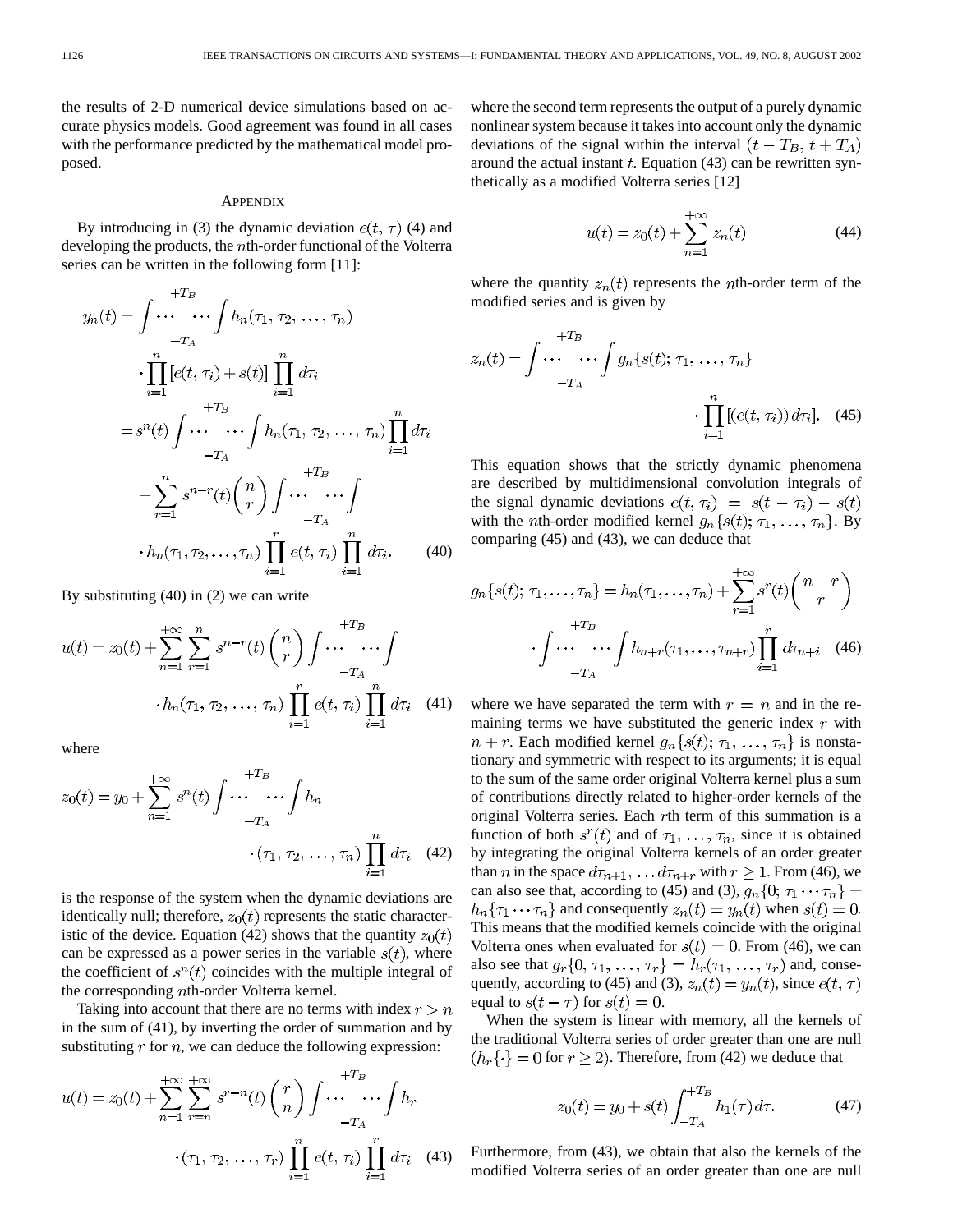while the first order kernel is independent of  $s(t)$  and coincides with the corresponding one of the traditional Volterra series, that is

$$
g_1\{s(t), \tau\} = h_1(\tau) \tag{48}
$$

while

$$
g_r\{\cdot\} = 0 \qquad \text{for } r \ge 2. \tag{49}
$$

By substituting (47) and (48) in (8) and (6), we obtain the wellknown linear convolution integral

$$
u(t) = y_0 + s(t) \int_{-T_A}^{+T_B} h_1(\tau) d\tau + \int_{-T_A}^{+T_B} \cdot h_1(\tau) [s(t - \tau) - s(t)] d\tau
$$
  
=  $y_0 + \int_{-T_A}^{+T_B} h_1(\tau) s(t - \tau) d\tau$ . (50)

#### **REFERENCES**

- [1] H. W. Chen, "Modeling and identification of parallel nonlinear systems: Structural classification and parameter estimation methods," *Proc. IEEE*, vol. 83, pp. 39–66, Jan. 1995.
- [2] J. J. Bussgang, L. Ehrman, and J. W. Graham, "Analysis of nonlinear systems with multiple inputs," *Proc. IEEE*, vol. 62, pp. 1088–1119, Aug. 1974.
- [3] M. Schetzen, *The Volterra and Wiener Theories of Non-Linear Systems*. New York: Wiley-Interscience, 1980.
- [4] J. S. Bendat, *Non-Linear System Analysis & Identification From Random Data*. New York: Wiley, 1990.
- [5] S. Boyd, Y. S. Tang, and L. O. Chua, "Measuring Volterra kernels," *IEEE Trans. Circuits Syst.*, vol. 30, pp. 571–577, Aug. 1983.
- [6] L. O. Chua and Y. Liao, "Measuring Volterra kernels (II)," *Int. J. Circuit Theory Appl.*, vol. 17, no. <AU: ISSUE NO:?>, pp. 151–190, 1989.
- -, "Measuring Volterra kernels (III): How to estimate the highest significant order," *Int. J. Circuit Theory Appl.*, vol. 19, no. <AU: ISSUE NO:?>, pp. 189–209, 1991.
- [8] C. Evans, D. Rees, L. Jones, and M. Weiss, "Probing signals for measuring nonlinear Volterra kernels," in *Proc. Instrumentation and Measurement Technology Conf. (IMTC'95)*, Boston, MA, June 1995, pp. 10–15.
- [9] B. J. Leon and D. J. Schaefer, "Volterra series and Picard iteration of nonlinear circuits and systems," *IEEE Trans. Circuits Syst.*, vol. CAS-25, pp. 789–792, Sept. 1978.
- [10] F. Filicori and G. Vannini, "Mathematical approach to large-signal modeling of electron devices," *Electron. Lett.*, vol. 27, no. 4, pp. 357–359, 1991.
- [11] F. Filicori, G. Vannini, and V. A. Monaco, "A nonlinear integral model of electron devices for HB circuit analysis," *IEEE Trans. Microwave Theory Tech.*, vol. 40, pp. 1456–1465, July 1992.
- [12] D. Mirri, G. Iuculano, F. Filicori, G. Vannini, G. Pasini, and G. Pellegrini, "A modified Volterra series approach for the characterization of nonlinear dynamic systems," in *Proc. IEEE Instrumentation and Measurement Technology Conf. (IMTC'96)*, Brussels, Belgium, June 1996, pp. 710–715.
- [13] V. Volterra, *The Theory of Functionals and of Integral and Integro-Differential Equations*. New York: Dover, 1959.
- [14] D. Mirri, G. Iuculano, F. Filicori, G. Pasini, and G. Vannini, "Modeling of non ideal dynamic characteristics in S/H-ADC devices," in *Proc. IEEE Instrumentation and Measurement Technology Conf. (IMTC'95)*, Boston, MA, Apr. 1995, pp. 27–32.
- [15] D. Mirri, G. Pasini, F. Filicori, G. Iuculano, G. Vannini, and G. Neri, "A nonlinear dynamic modeling approach for the characterization and error compensation in sampling digital instruments," in *Proc. 14th IMEKO World Congress*, vol. IVA, Tampere, Finland, June 1997, pp. 37–42.
- [16] G. Vannini, "Non-linear integral modeling of dual-gate GaAs Mesfets," *IEEE Trans. Microwave Theory Tech.*, vol. 42, pp. 1088–1091, June 1994.
- [17] D. Mirri, G. Pasini, P. A. Traverso, F. Filicori, and G. Iuculano, "A finite-memory discrete-time convolution approach for the nonlinear dynamic modeling of S/H-ADC devices," in *Proc. IMEKO TC-4 Symp. ADC Modeling and Testing*, Lisbon, Portugal, Sept. 2001, pp. 23–27.
- [18] F. Filicori, G. Vannini, A. Santarelli, D. Torcolacci, and V. A. Monaco, "Accurate prediction of intermodulation distortion in GaAs MESFETS," in *Proc. 25th Eur. Microwave Conf.*, Bologna, Italy, Sept. 1997, pp. 625–629.
- [19] G. Vannini, F. Filicori, and A. Santarelli, "Integral approaches to nonlinear modeling of electron devices," in *Proc. Workshop Nonlinear Measurements and Modeling, 1997 IEEE MTT-S*, Denver, CO, June 1997.

**Domenico Mirri** (M'91) was born in Imola, Italy in 1936. He received the M.S. degree in electronic engineering from the University of Bologna, Bologna, Italy, in 1963.

Currently, he is a Full Professor of electronic measurements at the University of Bologna. His current research interests are in the areas of digital measurement instruments, devices metrological characterization, and biomedical measurements.



**Gaetano Iuculano** (M'66) received the degree in electronic engineering from the University of Bologna, Bologna, Italy.

He is currently a Professor of electrical measurements and metrology at the Department of Electronic Engineering of the University of Florence, Florence, Italy. He has experience in calibration applications and planning experiments, in reliability analysis and life testing for electronic devices and systems, and considerable expertise in practical statistical analysis for electrical engineering. He has authored and coau-

thored more than one hundred technical papers in his current research interests.



**Fabio Filicori** (M'98) was born in Imola, Italy in 1949. He received the degree in electronic engineering from the University of Bologna, Bologna, Italy, in 1964.

He is currently a Full Professor of applied electronics at the University of Bologna. His current research interests are in the areas of nonlinear circuit analysis and design, electronic devices modeling, digital measurement instruments, and power electronics.



**Gaetano Pasini** (M'97) was born in Imola, Italy in 1964. He received the M.S. degree in electronic engineering from the University of Bologna, Bologna, Italy 1991.

Currently, he is with the University of Bologna, where he is Associate Professor in electrical measurement. His research activity is mainly oriented to digital signal processing in electronic instruments, power measurements, and characterization of nonlinear systems with memory.